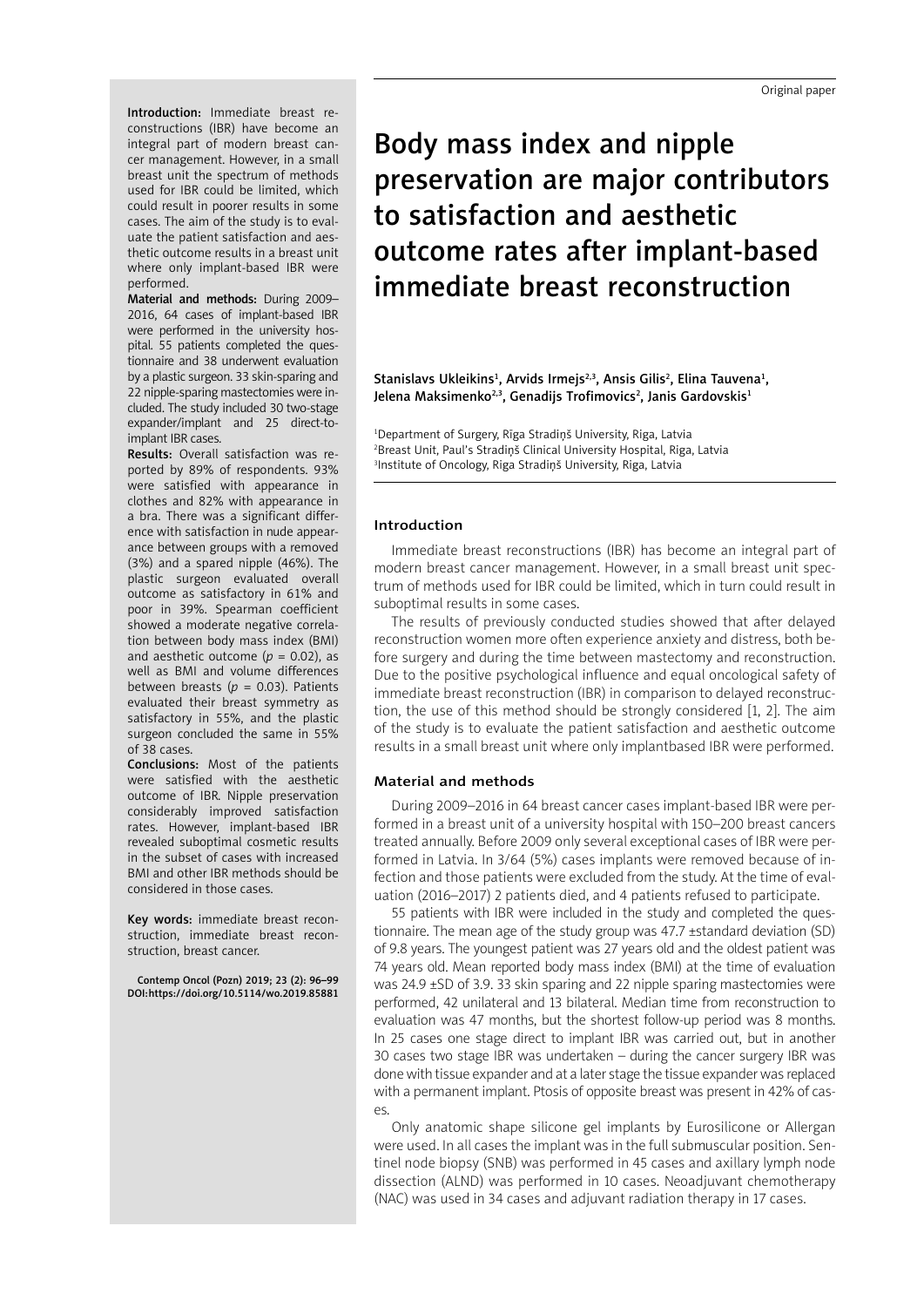On the basis of similar studies [3–5] a new questionnaire was developed, which included 2 parts: overall satisfaction, aesthetic satisfaction and influence of surgery on the private life. The questionnaire consisted of 15 questions, 4 of which were YES/NO questions and in another 11 questions respondents could choose numeric values from 5 to 1, where 5 was considered as "very good" and 1 "very bad". In the result section answers with numeric values 5 to 3 were together classified as a good outcome, but answers with numeric values 1 and 2 were classified together as a poor outcome.

38 patients agreed to undergo evaluation by an independent plastic surgeon, which measured the three following criteria: aesthetic assessment (good, satisfactory, unsatisfactory), symmetry (good, satisfactory, unsatisfactory) and volume difference (none or minimal [< 15%], mild [15–30%], severe [> 30%]). Data on some additional visual parameters such as deforming scar and opposite breast ptosis were also collected for analysis.

All patients signed informed consent for participation in the study. Hospital permission was obtained to conduct the research and the study was approved at Riga Stradins University Ethics committee.

For information analysis MS Excel 2013 and IBM SPSS 24.0. were used. To analyze information descriptive statistics were used, including the  $\chi^2$  test for categorical independent analysis, the Mann-Whitney test for comparing means and Spearman correlation coefficient and regression analysis for correlation determination between nonparametric data. All statistical differences were considered statistically significant if *p* < 0.05.

## Results

Overall 89% of respondents were satisfied with the reconstruction outcome. As many as 91% would recommend breast reconstruction surgery to a friend. Detailed general satisfaction and attitude towards the IBR procedure are summarized in Table 1.

In the case of intensive exercise further analysis revealed that complaints were associated significantly with the extent of axillary surgery. If SNB was performed, 45% of patients were complaint free, but after ALND – only 10%.

During detailed aesthetic evaluation, 93% were satisfied with appearance in clothes and 82% with appearance in a bra. There was a statistically significant difference with satisfaction in nude appearance between groups with a removed (3%) and a spared nipple (46%) respectively  $(p < 0.001)$ . A summary of detailed aesthetics of satisfaction can be seen in Table 2. The internal consistency of the questionnaire was assessed by Cronbach's  $\alpha$  test ( $\alpha$  = 0.91).

An independent plastic surgeon evaluated overall outcome as satisfactory in 61% and poor in 39%. In further analysis Spearman correlation coefficient showed a moderate negative correlation between body mass index (BMI) and aesthetic outcome  $(p = 0.02)$ , as well as BMI and volume differences between breasts ( $p = 0.03$ ) (Figs. 1 and 2). The plastic surgeon rated breast symmetry as satisfactory in 55% of 38 cases, and also patient self-assessment symmetry was reported as positive in 55% of 55 cases.

In the plastic surgeon's opinion 71% of patients had no volume difference (< 15%) between breasts, 16% had a moderate (15–30%) and 13% had a great ( $>$  30%) volume difference. Deforming scar was diagnosed by a plastic surgeon in 32% of cases; all of them underwent 2-stage expander-to-implant reconstruction. Level of satisfaction in nude appearance and good symmetry evaluation by the plastic surgeon strongly increased in later cases compared to earlier ones (Figs. 3 and 4). Those data confirm the existence of a learning curve in the case of IBR.

# Discussion

In this study overall satisfaction was high, which can partially be explained by the relatively recent appearance of IBR in Latvia, and availability of the procedure itself plays an important role in regard to patient satisfaction in comparison to mastectomy alternative. Obtained data were similar to the Qureshi *et al.* results, where average satisfaction after direct-to-implant reconstruction was 80%, but after two-step reconstructions 66% [6].

According to our study results almost all women who underwent IBR did not regret that decision and would recommend it to a friend if needed regardless of used reconstruction technique. In published studies those results vary from 85% to 90% in implant-based reconstructions and up to 92% in reconstructions with tissue flaps [4, 7, 8].

Discomfort during strenuous physical activities was associated with axillary treatment extent. According to our data more than a half of patients who underwent implant-based reconstruction had discomfort during strenuous physical activities. Considerably fewer patients had minor discomfort during everyday activity. These results correspond to research results of Dieterich *et al.*, where on

Table 1. General satisfaction and attitude toward immediate breast reconstructions ( $N = 55$ )

| Evaluated parameter                                                                                   | Rating, $n$ (%) |                 |         |         |
|-------------------------------------------------------------------------------------------------------|-----------------|-----------------|---------|---------|
|                                                                                                       | Yes             | <b>No</b>       | $5 - 3$ | $2 - 1$ |
| Satisfaction with overall surgical outcome                                                            | 49 (89)         | 6(11)           |         |         |
| Do you regret your decision about breast reconstruction?                                              | 5(9)            | 50(91)          |         |         |
| Would you recommend breast reconstruction to a friend?                                                | 50(91)          | 5(9)            |         |         |
| Do you have any limitations in daily activities after reconstruction?                                 | 23(42)          | 32(58)          |         |         |
| Do you have any complaints about discomfort in the reconstructed breast<br>during intensive exercise? | 33(60)          | 22(40)          |         |         |
| How much touch sensation in the reconstructed breast is preserved?                                    |                 | $\qquad \qquad$ | 36(65)  | 19(35)  |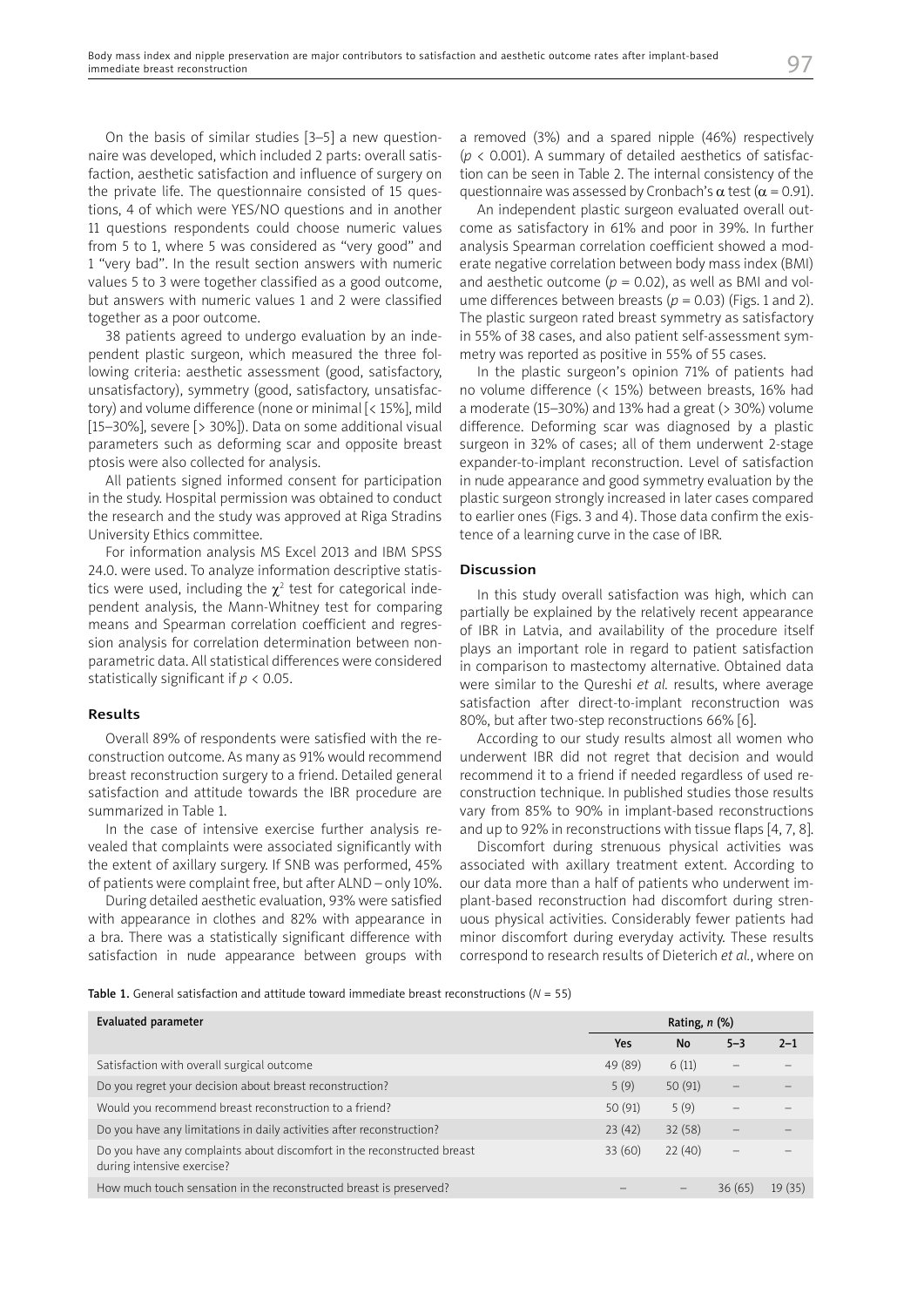### Table 2. Detailed aesthetic satisfaction (*N* = 55)

| <b>Evaluated parameter</b>                                                              | Rating, $n$ (%) |         |  |
|-----------------------------------------------------------------------------------------|-----------------|---------|--|
|                                                                                         | $1 - 2$         | $3 - 5$ |  |
| Symmetry of breasts                                                                     | 25(45)          | 30(55)  |  |
| Satisfaction with scars                                                                 | 7(13)           | 48 (87) |  |
| Satisfaction with appearance in clothes                                                 | 4(7)            | 51(93)  |  |
| Satisfaction with appearance in close-fitting or revealing clothes (e.g. swimming suit) | 15(27)          | 40(73)  |  |
| Satisfaction with appearance in bra                                                     | 10(18)          | 45 (82) |  |
| Satisfaction with nude appearance.                                                      | 30(55)          | 25(45)  |  |
| Satisfaction with reconstructed breast size. (inserted implant size)                    | 9(16)           | 46 (84) |  |
| How natural does your breast look after reconstruction?                                 | 24(44)          | 31(56)  |  |
| How much do you feel the reconstructed breast as a natural part of your body?           | 17(31)          | 38(69)  |  |
|                                                                                         |                 |         |  |

average limitations in activities were evaluated as 2.5 in the scale from one to four, which is approximately 62% [9]. Discomfort could be associated with breast muscle separation from the chest wall creating a pocket for the implant, which can affect the range of motion in the shoulder joint. Involving the pectoral muscle in exercises, the implant beneath it gets squeezed and promotes a feeling of a foreign body and discomfort. It should be admitted that after tissue flap IBR discomfort during intensive exercise is much rarer. For example, after deep inferior epigastric artery perforator flap breast reconstruction only 10% of patients reported daily life limitations [7].

Half of the patients included in this study were satisfied with breast symmetry, which is comparable to the Beak *et al.* results – 38% after direct-to-implant and 65% after two-stage reconstructions [4]. The results could be improved by using additional correction procedures, such as opposite breast symmetrization, which was not performed in any of our patients with unilateral IBR.

Patients were very satisfied with their appearance in various clothes, and almost all were satisfied with their appearance in daily clothes. Satisfaction of appearance in revealing clothes and in a bra was slightly lower but also remained high. Those results were similar to international study results where satisfaction with appearance in clothes was rated between 80 and 92% and in a bra 74–84%, both after implant-based and tissue flap reconstructions [4, 7–10].

Meanwhile satisfaction with nude appearance in the whole group was significantly lower compared to other studies, whereas satisfaction remained high among women with a spared nipple. Average satisfaction with this parameter in the Dieterich *et al.* study was 2.44 on a scale from 1 to 4 or 61% and 74% in the Beak *et al.* study [4, 9]. A potential explanation of the results could be the high rate of skin-sparing mastectomies, 33/55 (%) in our cohort, and only two of them had some kind of nipple reconstruction in a later stage.

The plastic surgeon rated the overall aesthetic result as positive in more than half of cases, which is comparable with the Vardmanian *et al.* average result of 2.87 on a scale from 1 to 4, which is approximately 72%. Symmetry was positively rated in almost the same percentage of cases as in the study conducted by Vardmanian *et al.* – 74% [11]. These results show that also in a small breast unit with only implant-based IBR available it is possible to provide IBR with a satisfactory overall and aesthetic outcome. Introduction of nipple sparing mastectomy has contributed considerably



Fig. 1. Correlation between body mass index and aesthetic outcome Fig. 2. Correlation between body mass index and volume difference